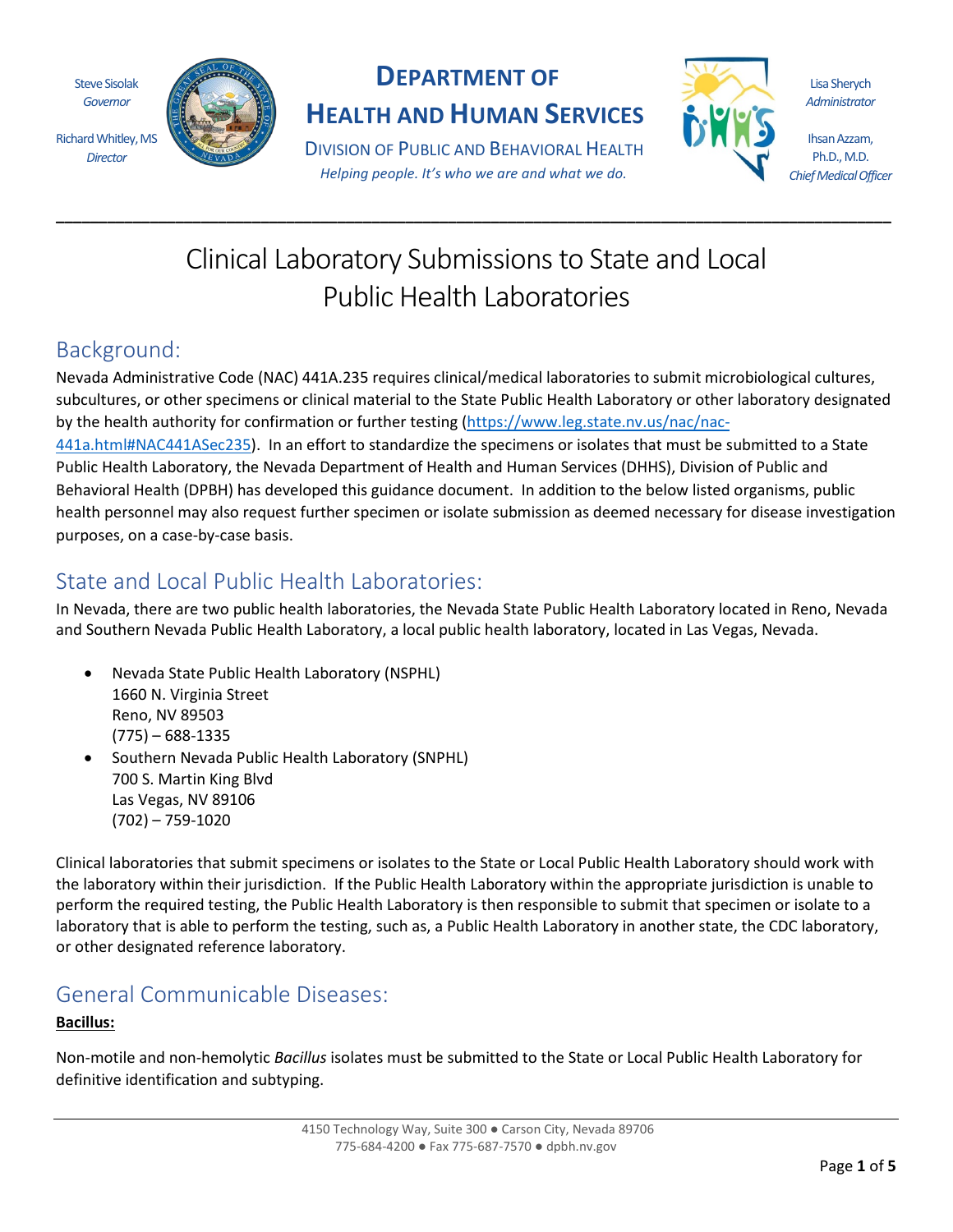### **Botulism:**

*Clostridium botulinum* testing should only occur after consult with the public health authority and the Centers for Disease Control and Prevention. If testing is deemed necessary, the specimens must be submitted to the State or Local Public Health Laboratory for shipment to the appropriate reference laboratory for testing.

#### **Pertussis and Parapertussis:**

Any clinical laboratory that identified *Bordetella pertussis* and *Bordetella parapertussis* via culture must submit isolates to the State or Local Public Health Laboratory for definitive identification.

#### **Brucella**:

*Brucella* isolates must be submitted to the State or Local Public Health Laboratory for definitive identification and subtyping.

#### **Burkholderia:**

Isolates of *Burkholderia mallei* or *Burkholderia pseudomallei* must be submitted to the State or Local Public Health Laboratory for definitive identification and subtyping.

#### **Campylobacter**:

Any clinical laboratory that identifies *Campylobacter* spp. from a clinical specimen using a culture-independent diagnostic test (CDIT) must submit specimen to the State or Local Public Health Laboratory for definitive identification, subtyping, genetic sequencing, and antibiotic susceptibility testing.

#### **COVID-19:**

All clinical laboratories that identify SARS-CoV-2 via a laboratory-based molecular testing mechanism, must submit all positive samples with a CT value < 30 to the State Public Health Laboratory for genomic sequencing. At this time, the Nevada State Public Health Laboratory in Northern Nevada is performing genomic sequencing for the State.

#### **Diphtheria:**

*Corynebacterium diptheriae i*solates must be submitted to the State or Local Public Health Laboratory for definitive identification and subtyping.

#### *Haemophilus influenza:*

Isolates of *Haemophilus influenza* from a sterile site must be submitted to the State or Local Public Health Laboratory for definitive identification and subtyping.

#### **Legionella**:

*Legionella* isolates must be submitted to the State or Local Public Health Laboratory for definitive identification and subtyping.

#### *Listeria monocytogenes***:**

*Listeria monocytogenes* isolates must be submitted to the State or Local Public Health Laboratory for definitive identification, subtyping, genetic sequencing, and antibiotic susceptibility testing.

#### *Neisseria meningitidis***:**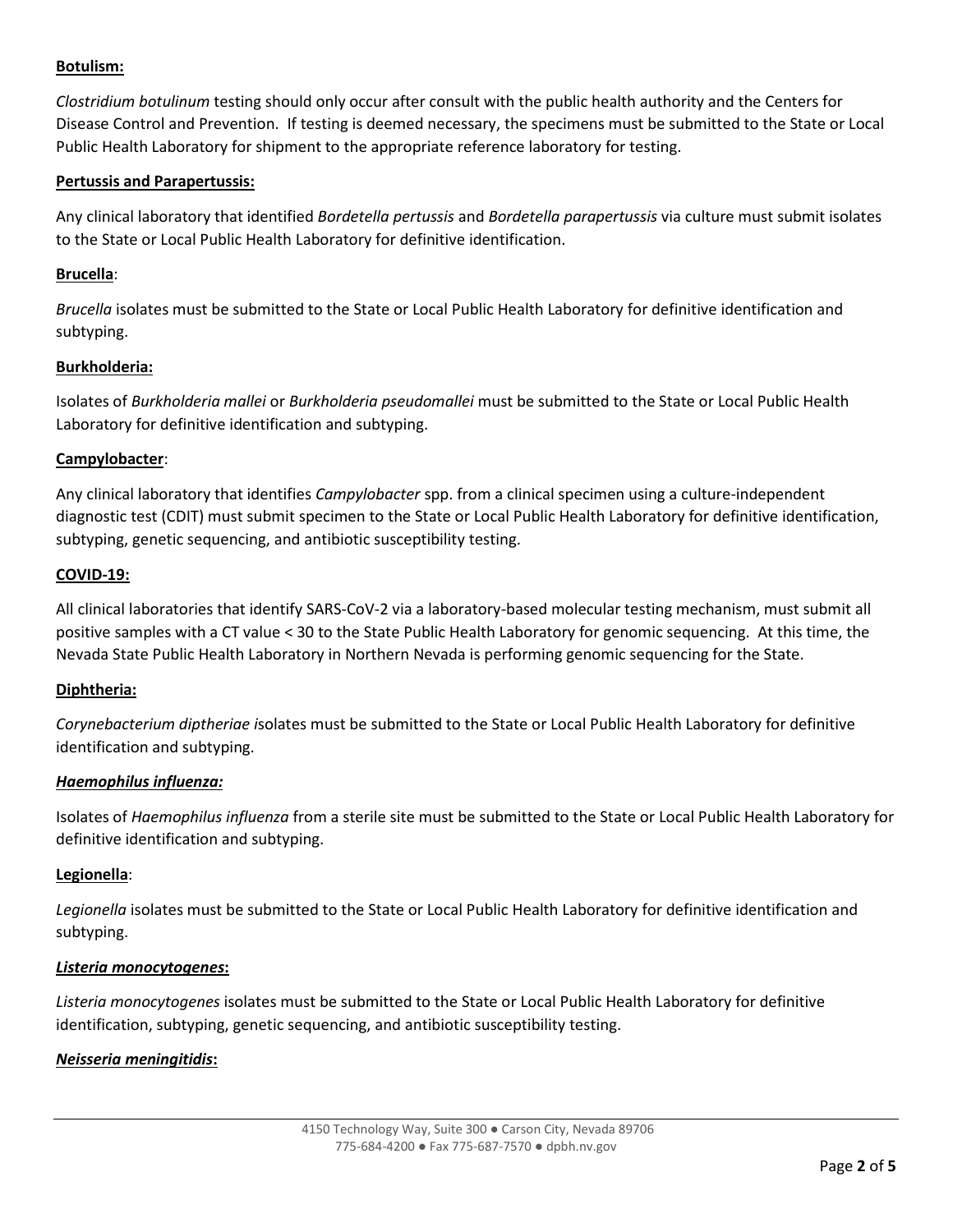Any clinical laboratory that identified *Neisseria meningitidis* from a sterile site must immediately submit the isolate the State or Local Public Health Laboratory for definitive identification and antibiotic susceptibility testing.

# **Malaria**:

Any clinical laboratory that makes a finding of *Plasmodium* or malaria parasites in the blood film of a patient shall immediately submit one or more such blood films for confirmation to the State or Local Public Health Laboratory.

### **Q Fever**:

*Coxiella burnetti* isolates must be submitted to the State or Local Public Health Laboratory for definitive identification and subtyping.

### **Salmonella**:

Any clinical laboratory that identifies *Salmonella* spp. via culture or using a culture-independent diagnostic test (CDIT) must submit the isolate or specimen to the State or Local Public Health Laboratory for definitive identification, subtyping, genetic sequencing, and antibiotic susceptibility testing.

#### **Shiga toxin-producing** *Escherichia coli* **(STEC):**

The following specimens or isolates must be submitted to the State or Local Public Health Laboratory for definitive identification, subtyping, genetic sequencing, and antibiotic susceptibility testing:

- STEC isolates, including O157 and non-O157 strains, identified via culture
- E. coli O157 isolates without confirmation of the H antigen, detection of Shiga toxin, or detection of Shiga toxin genes
- Detection of Shiga toxin or Shiga toxin genes using a culture-independent diagnostic test (CDIT)
- Detection of E. coli O157 or STEC/Enterohemorrhagic E. coli (EHEC) using CDIT.

### **Shigella**:

Any clinical laboratory that identifies *Shigella* spp. via culture or using a culture-independent diagnostic test (CDIT) must submit the isolate or specimen to the State or Local Public Health Laboratory for definitive identification, subtyping, genetic sequencing, and antibiotic susceptibility testing.

### **Staphylococcus Aureus:**

Any clinical laboratory that identified vancomycin-intermediate or vancomycin-resistant *Staphylococcus aureus* via culture must submit the isolate to the State or Local Public Health Laboratory for definitive identification and antibiotic susceptibility testing.

### **Tetanus**:

*Clostridium tetanus* isolates must be submitted to the State or Local Public Health Laboratory for definitive identification and subtyping.

#### **Tuberculosis**:

Any clinical laboratory that identifies *Mycobacterium* spp. via culture or using a culture-independent diagnostic test (CDIT) must submit the isolate or specimen to the State or Local Public Health Laboratory for definitive identification, subtyping, genetic sequencing, and antibiotic susceptibility testing.

### **Tularemia:**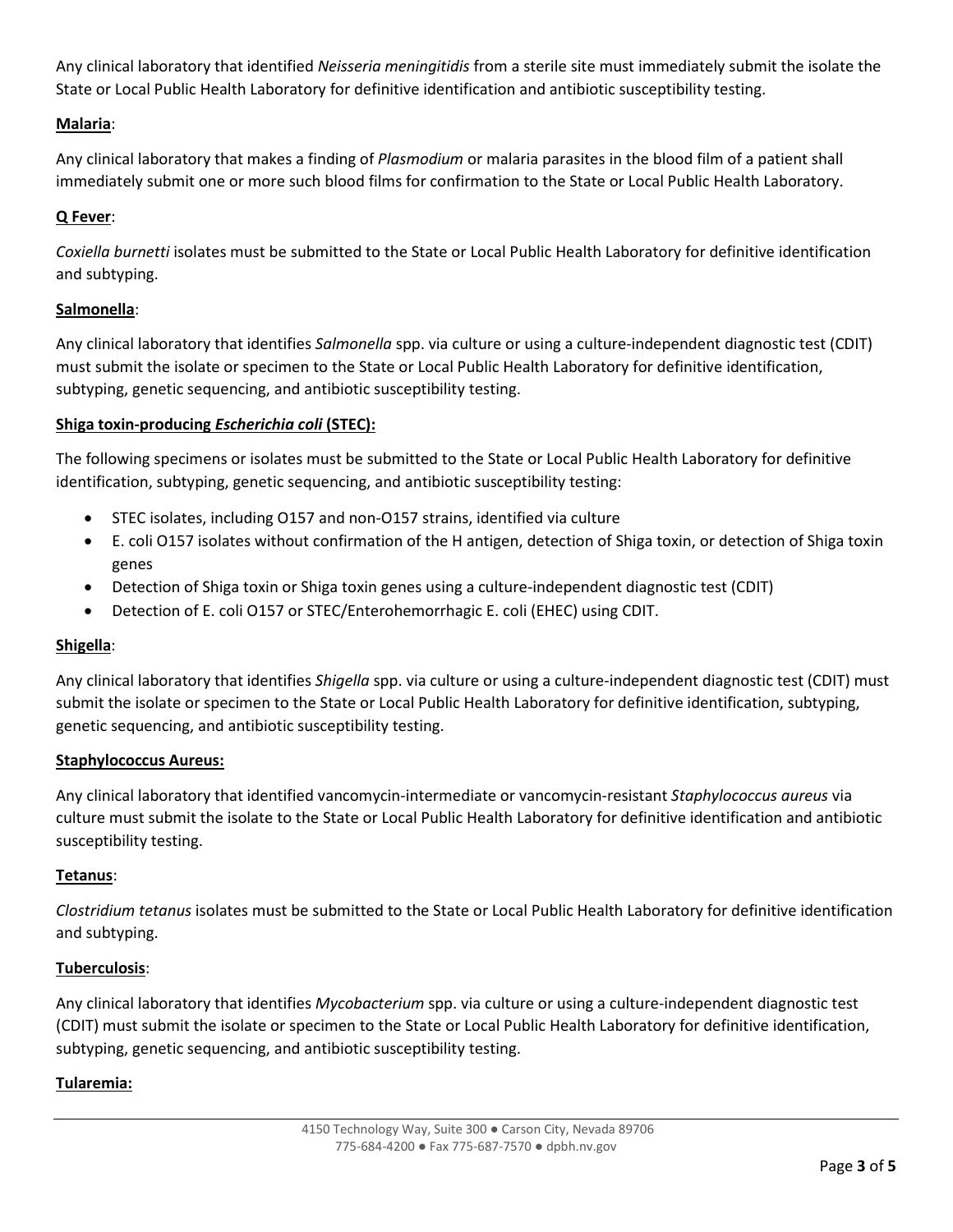Isolates of *Francisella tularensis* must be submitted to the State or Local Public Health Laboratory for definitive identification and subtyping.

# **Vibrio**:

Any clinical laboratory that identifies *Vibrio* spp. via culture or using a culture-independent diagnostic test (CDIT) must submit the isolate or specimen to the State or Local Public Health Laboratory for definitive identification and subtyping.

# **Yersinia**:

The following specimens or isolates must be submitted to the State or Local Public Health Laboratory for definitive identification and subtyping:

- *Yersinia pestis* and *non-pestis* isolates identified via culture
- Specimens that detected *Yersinia pestis* specific DNA or antigens, including F2 antigen, by direct fluorescent antibody assay (DFA), immunohistochemical assay (IHC), or polymerase chain reaction (PCR).

# Sexually Transmitted Infections:

### **Neisseria gonorrhea:**

The following isolates must be submitted to the State or Local Public Health Laboratory for definitive identification and antibiotic susceptibility testing:

- Disseminated *Neisseria gonorrhea* isolates
- Isolates of *Neisseria gonorrhea* from patients with severe disease
- Isolates of *Neisseria gonorrhea* found by a clinical laboratory to be resistant to cephalosporin or azithromycin

# Healthcare Associated Infections:

### **Enterobacteriaceae**:

The below table is a complete list of Enterobacteriaceae of public health importance. Any isolates of these organisms should be sent to the State or Local Public Health Laboratory for definitive identification and antibiotic susceptibility testing if:

- The clinical laboratory is unable to perform complete antibiotic susceptibility testing
- The organism is determined to be resistant to Imipenem, Doripenem, Ertapenem or Meropenem

|                  |              | <b>Common Genera of Enterobacteriaceae</b> |                     |
|------------------|--------------|--------------------------------------------|---------------------|
| Escherichia      | Klebsiella   | Providencia                                | Serratia            |
| Enterobacter     | Proteus      | Salmonella                                 | Shigella            |
|                  |              | <b>Other Genera of Enterobacteriaceae</b>  |                     |
| Alishewanella    | Cedecea      | Leminorella                                | Rahnella            |
| Alterococcus     | Citrobacter  | Moellerella                                | Raoultella          |
| Aquamonas        | Cronobacter  | Morganella                                 | Samsonia            |
| Aranicola        | Dickeya      | Obesumbacterium                            | Sodalis             |
| Arsenophonus     | Edwardsiella | Pantoea                                    | Tatumella           |
| Azotivirga       | Erwinia      | Pectobacterium                             | <b>Trabulsiella</b> |
| Blochmannia      | Ewingella    | Phlomobacter                               | Wigglesworthia      |
| <b>Brenneria</b> | Grimontella  | Photorhabdus                               | Xenorhabdus         |
| <b>Buchnera</b>  | Hafnia       | Poodoomaamaana                             | Yersinia            |
| <b>Budvicia</b>  | Kluyvera     | Plesiomonas                                | Yokenella           |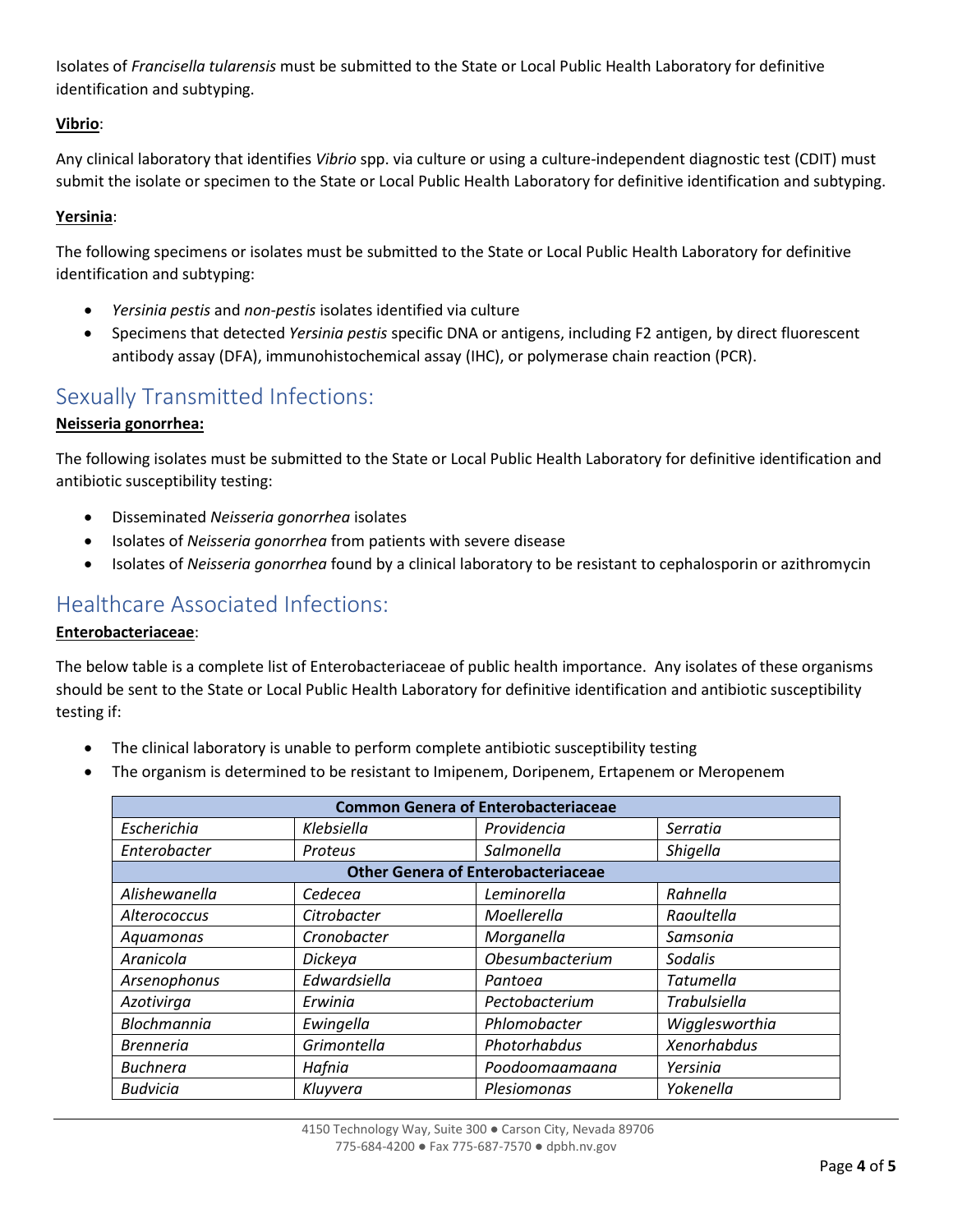| ,,,,<br>. .<br>п.<br>-<br>--------<br>. |
|-----------------------------------------|
|-----------------------------------------|

**Pseudomonas**: Submit to the State or Local Public Health Laboratory Pseudomonas *aeruginosa* isolates that are resistant to imipenem, doripenem, or meropenem. However, no isolates from persons with cystic fibrosis need to be submitted.

**Acinetobacter:** Submit to the State or Local Public Health Laboratory *Acinetobacter baumannii* isolates that are resistant to imipenem, doripenem, or meropenem using standard susceptibility testing methods.

Acinetobacter and Pseudomonas isolates must be sent to the State or Local Public Health Laboratory for definitive identification and antibiotic susceptibility testing if the clinical laboratory is unable to perform complete antibiotic susceptibility testing.

**Candida auris:** Submit to the State or Local Public Health Laboratory any specimen that meets either of the following criteria:

- Detection of *C. auris* in a specimen using either culture or a culture independent diagnostic test (CIDT) (e.g., Polymerase Chain Reaction [PCR])
- Detection of an organism that commonly represents a *C. auris* misidentification in a specimen by culture. A list of these organisms can be found here: https://ndc.services.cdc.gov/wp-content/uploads/CandidaAuris.pdf